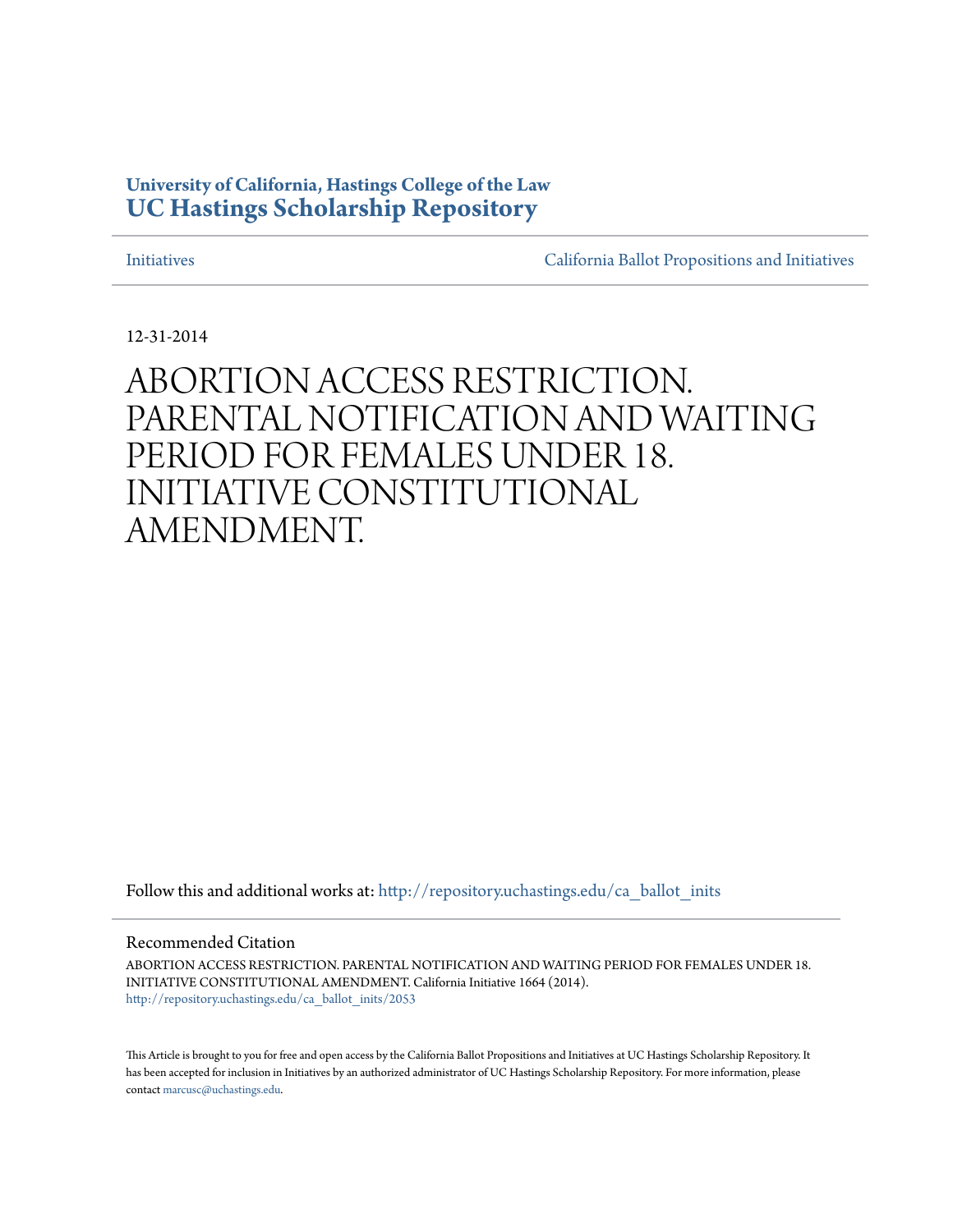**AEAEIAEO** 

Office of the Attorney General of California Attn: Ashley Johansson, Initiative Coordinator 1300 I Street, Suite 125 P.O. Box 944255 A TIORNEY GENERAL'S OFFICE Sacramento, CA 94244-2550 Telephone: (916) 445-4752

DEC 3 1 2014

INITIATIVE COORDINATOR

Fax: (916) 324-8835 E-Mail: Ashley.Johansson@doj.ca.gov

## Re: Request for Title and Summary for Proposed Initiative

Dear Initiative Coordinator Ashley Johansson:

Pursuant to Article II, Section 10(d) of the California Constitution, I am submitting the attached proposed statewide Constitutional Amendment ballot initiative to your office and request the preparation of a title and summary for the ballot initiative as provided by law.

## I propose the title: Parental Notification, Child and Teen Safety, and Stop Sexual Predators and  $\widetilde{\Gamma}$ raffickers Act [V - 2]

I have also included with this letter the signed Proponent Certifications required under California Elections Code sections 9001 (b) and 9608, my voter registration address, and payment in the amount of \$200.

I am a registered voter in the state of California.

Should you have any questions or require additional information, please contact me at my voter registration residence address, or by telephone, fax, or e-mail using the information provided on the attached letter.

Thank you for your attention to this important matter.

Sincerely,

ohn Smith, Proponent/ Public contact information: John.Smith.jsjs@gmail.com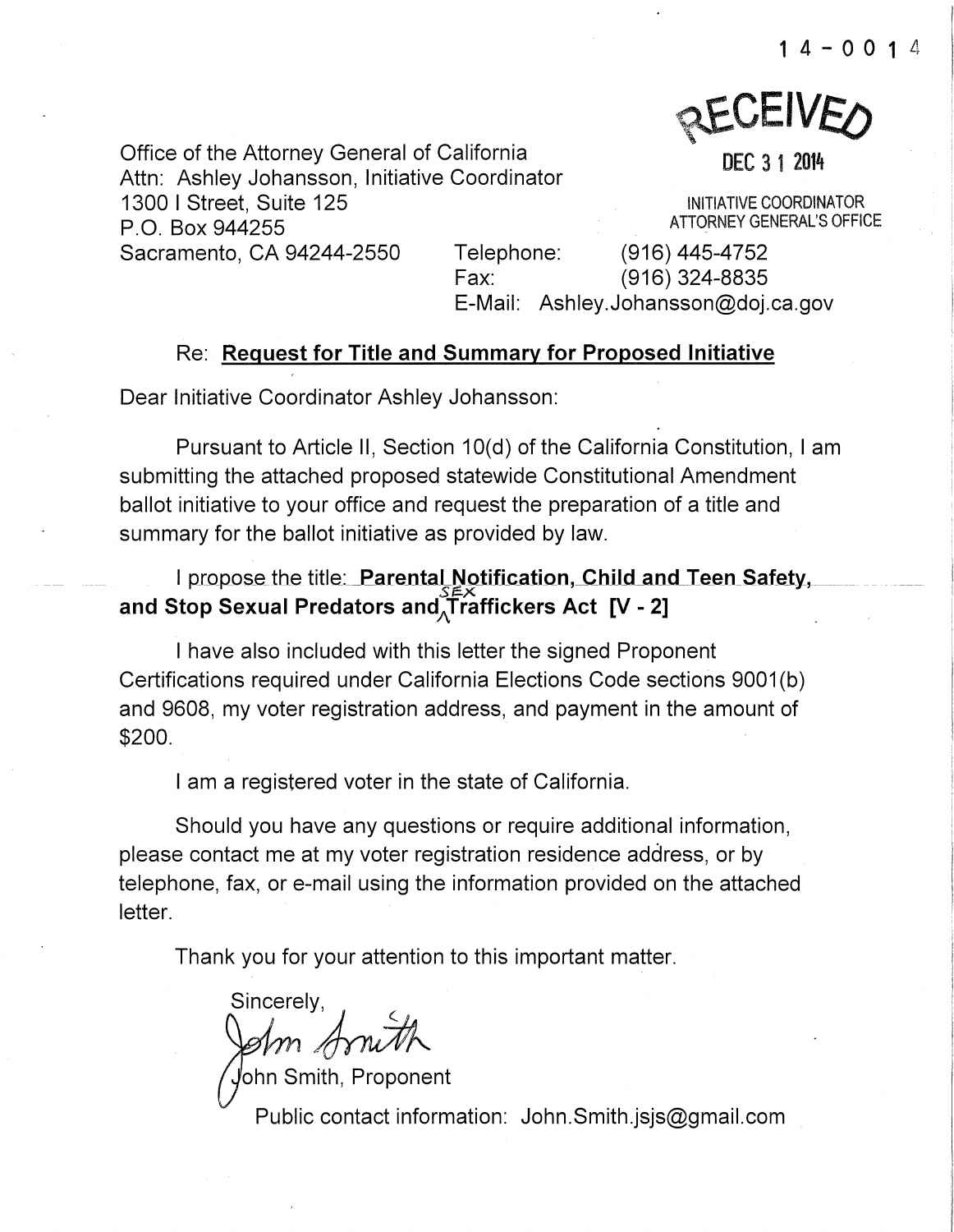#### INITIATIVE MEASURE TO BE SUBMITTED DIRECTLY TO VOTERS

The Attorney General of California has prepared the following title and summary of the chief purposes and points of the proposed measure:

(Insert 100 word title and summary)

To the Honorable Secretary of State of California:

We the undersigned, registered, qualified voters of California, residents of the afore-described County (or City and County), on the signature page of this petition section, hereby propose an amendment to the Constitution of the State of California relating to parental notification and personal consent prior to the performance of an abortion on a pregnant unemancipated minor, and petition the Secretary of State to submit the same to the voters of California for their adoption or rejection at the next succeeding general election or at any special statewide election held prior to the general election or otherwise provided by law.--The-proposed-amendment-reads-as-follows:

#### SECTION 1. Title

This amendment shall be known and may be cited as the Parental Notification, Child and Teen Safety, and Stop Sexual Predators and Sex Traffickers Act.

#### SECTION 2. Declaration of Findings and Purposes

The People of California have a compelling interest in protecting minors from the known risks of secret abortions, including the danger of not obtaining prompt care for health- and life-threatening complications when a minor's parent is unaware that she has undergone a secret abortion. The People also have a compelling interest in preventing sexual predators and sex traffickers from using secret abortions to conceal sexual abuse and exploitation, and sex trafficking of minors.

#### SECTION 3. Parental Notification

Section 32 of Article 1 of the California Constitution is added to read: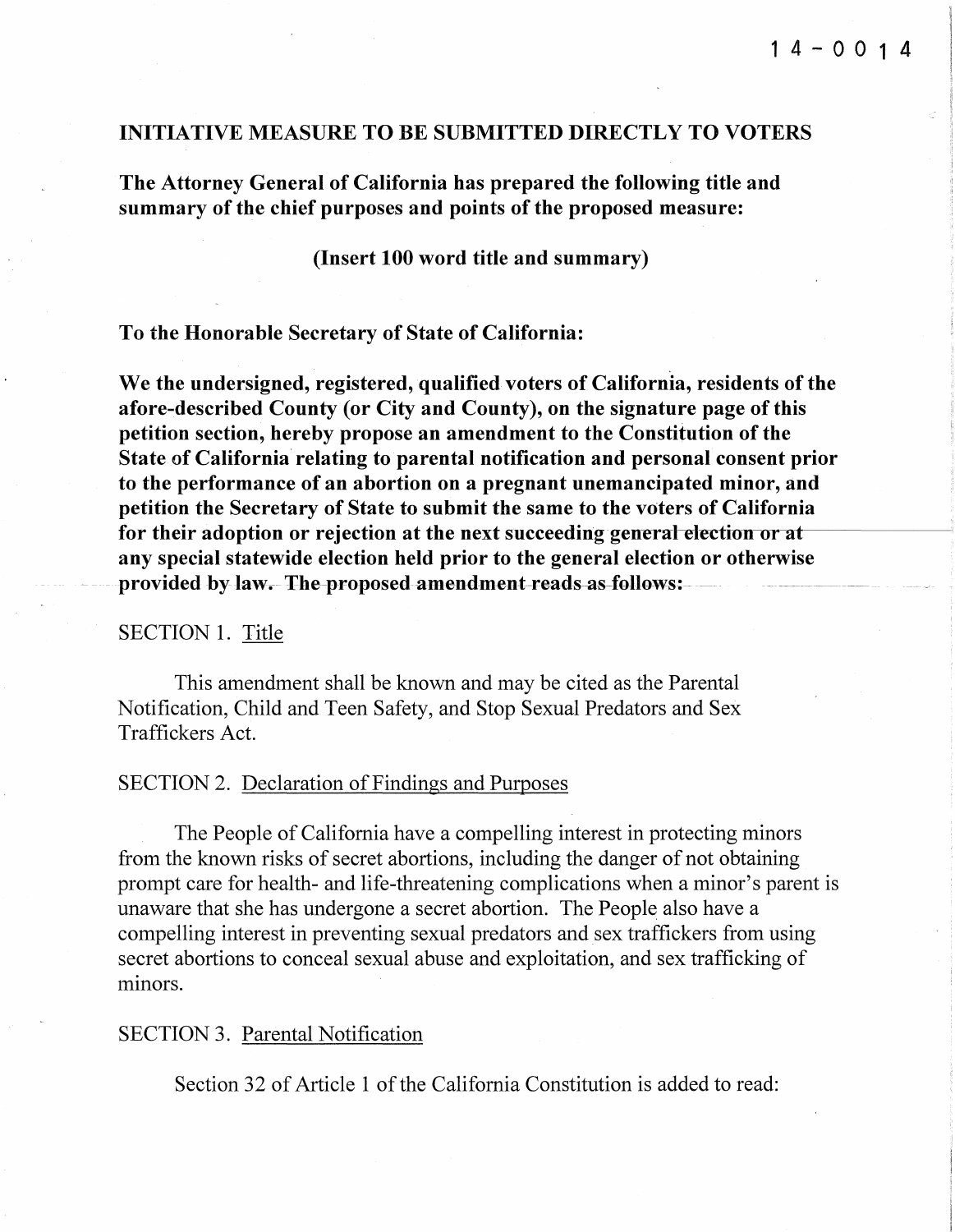SEC. 32 (a) For purposes of this Section, the following terms shall be defined to mean:

(1) "Parent" means a person who, at the time notice or waiver is required under this Section, is either a parent if both parents have legal custody, or the parent or person having legal custody, or the legal guardian of an unemancipated minor.

(2) "Unemancipated minor" means a female under the age of 18 years who has not entered into a valid marriage and is not on active duty with the armed services of the United States and has not received a declaration of emancipation under state law. For the purposes of this Section, pregnancy does not emancipate a female under the age of 18 years.

(3) "Physician" means any person who has a valid, unrevoked, and unsuspended license to practice as a physician and surgeon under the statutes and regulations of the State of California.

 $(4)$  "Notice" means a written notification, signed and dated by a physician or his or her agent, informing the parent of an unemancipated minor that she has requested an abortion.

( 5) "Abortion" means the use of any means to terminate the pregnancy of an unemancipated minor known to be pregnant except for the purpose of producing a live birth. "Abortion" shall not include the use of any contraceptive drug or device.

( 6) "Medical emergency" means a condition which, on the basis of the physician's good-faith clinical judgment, so complicates the medical condition of a pregnant unemancipated minor as to necessitate the immediate abortion of her pregnancy to avert her death or for which a delay will create serious risk of substantial and irreversible impairment of a major bodily function.

(b) Notwithstanding Article 1, Section 1, or any other provision of this Constitution or law to the contrary, no person except a physician shall perform an abortion on an unemancipated minor, and except as provided in subdivisions (d), (e), or (f) of this Section, a physician shall not perform an abortion on an unemancipated minor until at least forty-eight ( 48) hours has elapsed after the physician or the physician's agent has delivered written notice as provided in subdivision (c) of this section, or has received a copy of a waiver of notification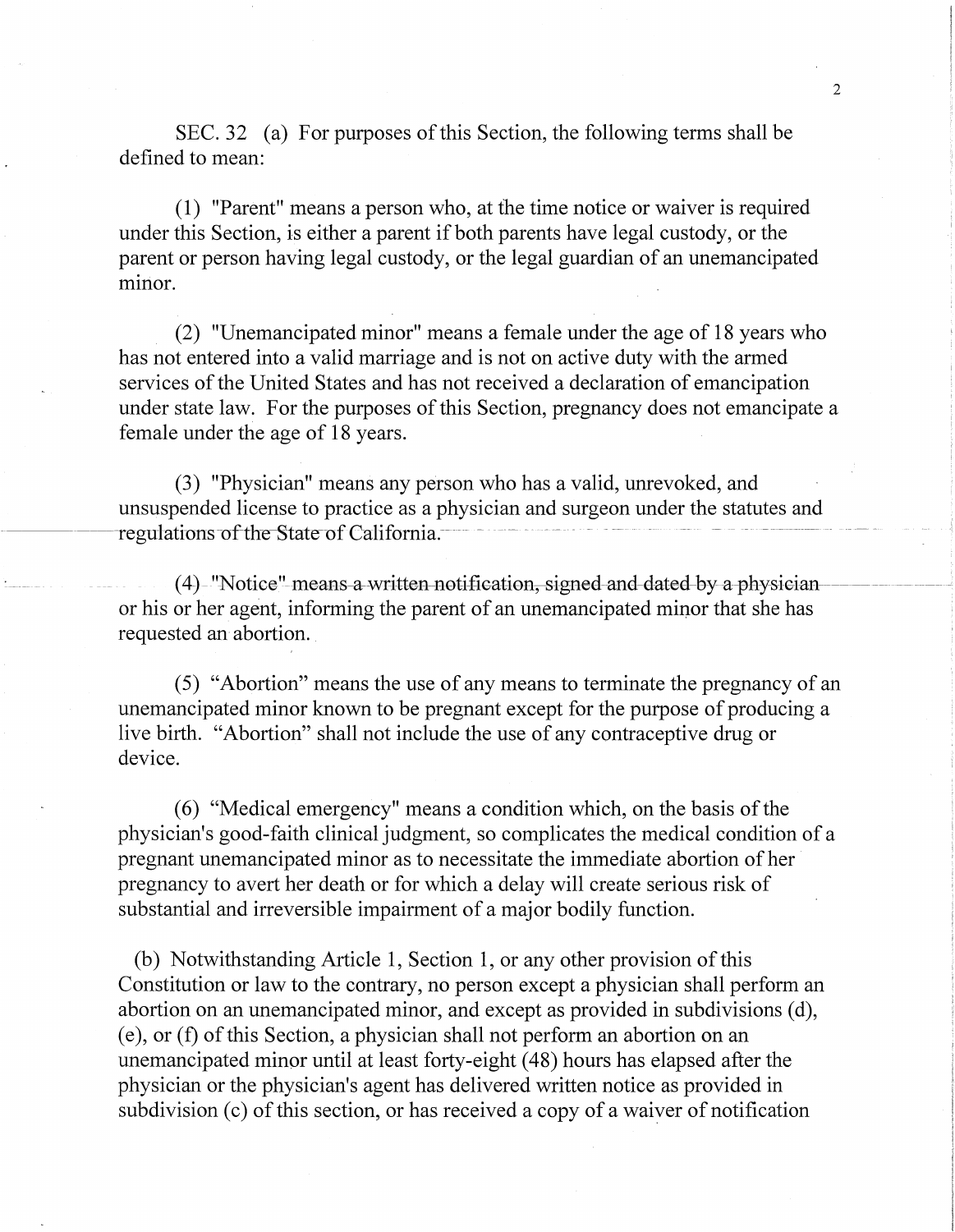from the court as provided in subdivisions  $(h)$ ,  $(i)$ , or  $(i)$ . A copy of any notice or waiver shall be retained with the unemancipated minor's medical records. The physician or the physician's agent shall inform the unemancipated minor that her parent may receive notice as provided for in this section.

(c) The written notice shall be delivered by the physician or the physician's agent to the parent, either personally or by certified mail addressed to the parent at the parent's last known address with return receipt requested and restricted delivery to the addressee. If notice is provided by certified mail, a copy of the written notice shall also be sent at the same time by first class mail to the parent. Notice by mail may be presumed to have been delivered under the provisions of this subdivision at noon of the second day after the written notice sent by certified mail was postmarked, not counting any days on which regular mail delivery does not take place. A form for the notice shall be prescribed by the California Department of Public Health. The notice form shall be bilingual, in English and Spanish, and also available in English and each of the other languages in which California Official Voter Information-Guides-are-published.

(d) Notice of an unemancipated minor's intent to obtain an abortion may be waived by her parent. The waiver must be in writing, on a form prescribed by the California Department of Public Health, signed by a parent, dated, and notarized. The parent shall specify on the form that the waiver is valid for 30 days, or until a specified date, or until the minor's eighteenth birthday. The written waiver need not be notarized if the parent personally delivers it to the physician or the physician's agent. The form shall include the following statement: **"WARNING.**  It is **a crime to knowingly provide false information to a physician or a physician's agent for the purpose of inducing a physician or a physician's agent to believe that a waiver of notice has been provided by a parent or guardian."** The waiver form shall be bilingual, in English and Spanish, and also available in English and each of the other languages in which California Official Voter Information Guides are published. For each abortion performed on an unemancipated minor pursuant to this subdivision, the physician or the physician's agent must receive a separate original written waiver that shall be retained with the unemancipated minor's medical records.

(e) Notice to a parent shall not be required under this Section if the unemancipated minor is the victim of physical or sexual abuse committed by one or both of the minor's parents and the abuse is documented by a signed and notarized statement by  $(1)$  a person at least 21 years of age who has personal knowledge of the abuse and who is a grandparent, stepparent, foster parent, sibling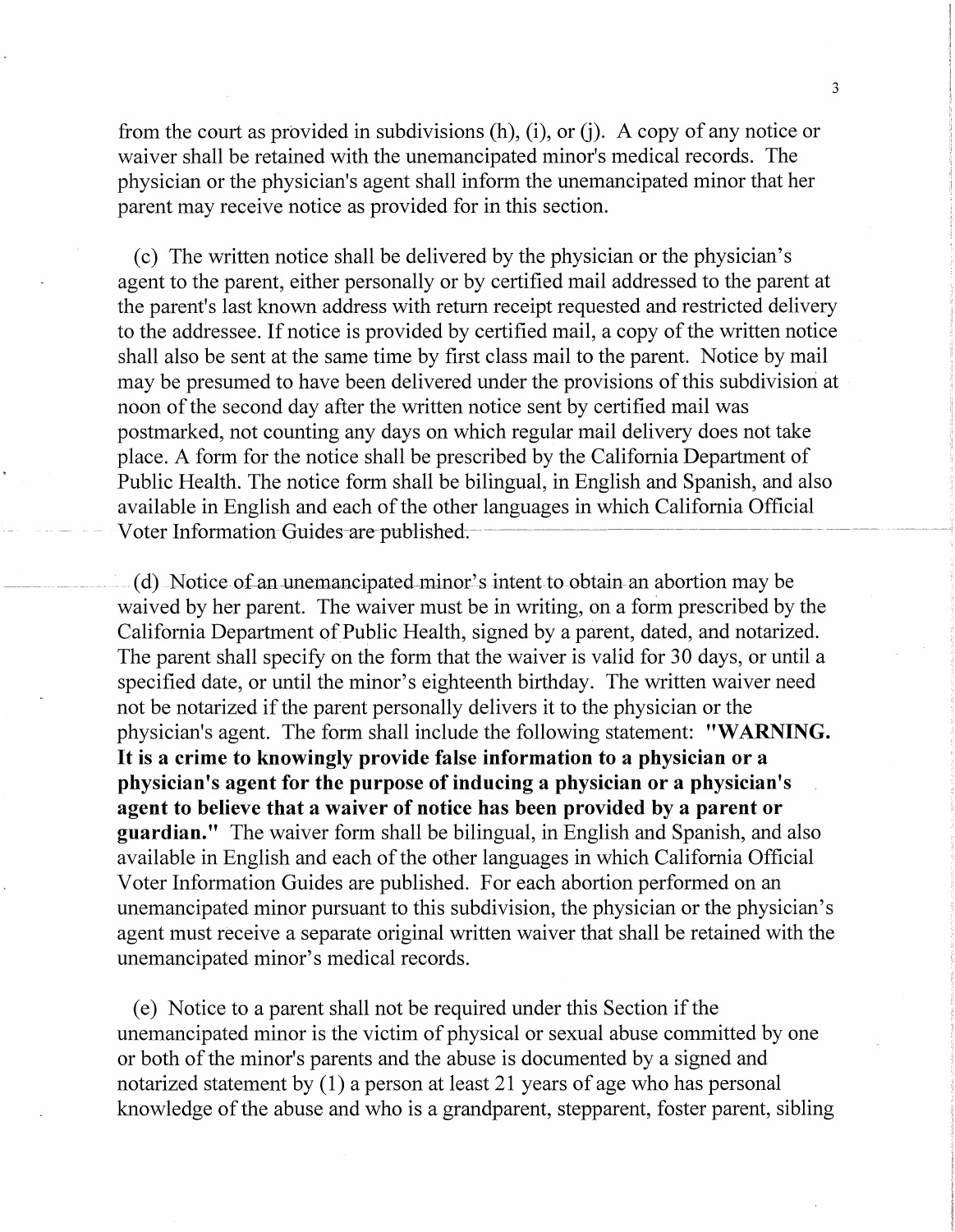of a parent, or sibling or half-sibling of the unemancipated minor, or (2) a law enforcement officer or agent of a public child protective agency who has investigated the abuse of the unemancipated minor. The physician shall retain the signed and notarized statement with the unemancipated minor's medical records.

(f) Notice shall not be required under this Section if the attending physician certifies in the unemancipated minor's medical records the medical indications supporting the physician's good-faith clinical judgment that the abortion is necessary due to a medical emergency.

(g) Notice shall not be required under this Section if waived pursuant to this subdivision and subdivisions (h) or (i) or (j). If the pregnant unemancipated minor elects not to permit notice to be given to a parent, she may file a petition with the juvenile court. No filing fee shall be required for filing a petition. If, pursuant to this subdivision, an unemancipated minor seeks to file a petition, the court shall assist the minor or person designated by the minor in preparing the documents required pursuant to this-Section. The petition-shall-set-forth-with-specificity-theminor's reasons for the request. The unemancipated minor shall appear personally in the proceedings in juvenile court and may appear on her own behalf or with counsel of her own choosing. The court shall, however, advise her that she has a right to court-appointed counsel upon request. The hearing shall be held by 5 p.m. on the second court day after filing the petition unless extended at the written request of the unemancipated minor or her counsel. The unemancipated minor shall be notified of the date, time, and place of the hearing on the petition. Judgment shall be entered within one court day of submission of the matter. The judge shall order a record of the evidence to be maintained, including the judge's written factual findings and legal conclusions supporting the decision. The court shall ensure that the minor's identity be kept confidential and that all court proceedings be sealed.

(h) (1) If the judge finds, by clear and convincing evidence, that the unemancipated minor is both sufficiently mature and well-informed to decide whether to have an abortion, the judge shall authorize a waiver of notice of a parent.

(2) If the judge finds, by clear and convincing evidence, that notice to a parent is not in the best interests of the unemancipated minor, the judge shall authorize a waiver of notice. If the finding that notice to a parent is not in the best interests of the minor is based on evidence of physical or sexual abuse, the court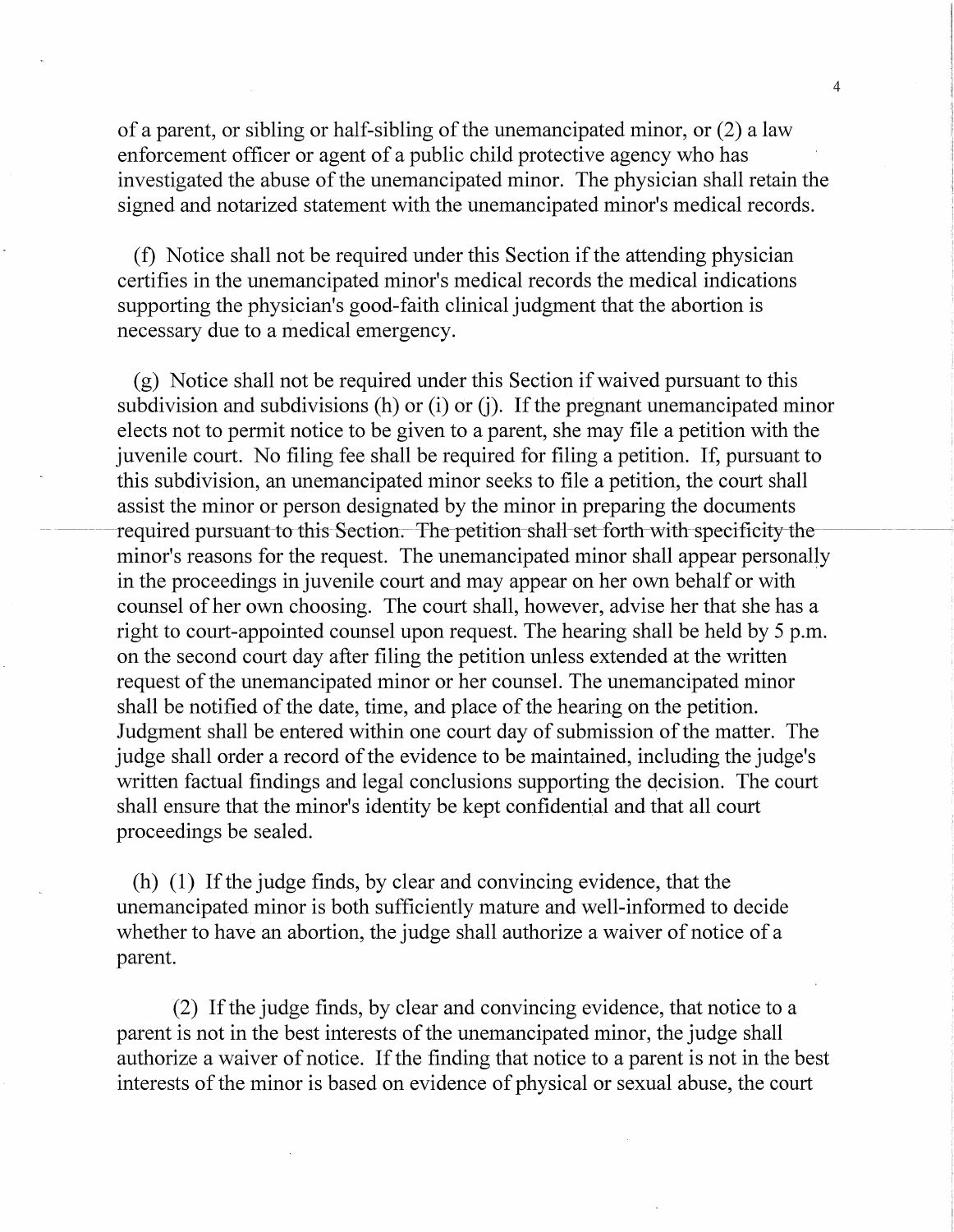shall ensure that such evidence is brought to the attention of the appropriate law enforcement or public child protective agency.

(3) If the judge does not make a finding specified in subdivision  $(h)(1)$  or  $(h)(2)$ , the judge shall deny the petition.

(i) If the judge fails to rule within the time period specified in subdivision (g) and no extension was requested and granted, the petition shall be deemed granted and the notice requirement shall be waived.

G) The unemancipated minor may appeal the judgment of the juvenile court at any time after the entry of judgment. The Judicial Council shall prescribe, by rule, the practice and procedure on appeal and the time and manner in which any record on appeal shall be prepared and filed and may prescribe forms for such proceedings. These procedures shall require that the hearing shall be held within three court days of filing the notice of appeal. The unemancipated minor shall be -notified of the date, time, and place of the hearing. The appellate court shall ensure that the unemancipated minor's identity be kept confidential and that all court proceedings be sealed. No filing fee shall be required for filing an appeal. Judgment on appeal shall be entered within one court day of submission of the matter.

(k) The Judicial Council shall prescribe, by rule, the practice and procedure for petitions for waiver of parental notification, hearings, and entry of judgment as it deems necessary and may prescribe forms for such proceedings. Each court shall provide annually to the Judicial Council, in a manner to be prescribed by the Judicial Council to ensure confidentiality of the unemancipated minors filing petitions, a report of the number of petitions filed, the number of petitions granted under subdivisions  $(h)(1)$  or  $(h)(2)$ , deemed granted under subdivision (i), denied under subdivision  $(h)(3)$ , and granted or denied under subdivision  $(i)$ , said reports to be publicly available unless the Judicial Council determines that the data contained in individual reports should be aggregated by county before being made available to the public in order to preserve the confidentiality of the unemancipated minors filing petitions.

(1) The California Department of Public Health shall prescribe forms for the reporting of abortions performed on unemancipated minors by physicians. The report forms shall not identify the unemancipated minor or her parent(s) by name or request other information by which the unemancipated minor or her parent(s) might be identified. The forms shall include the date of the procedure and the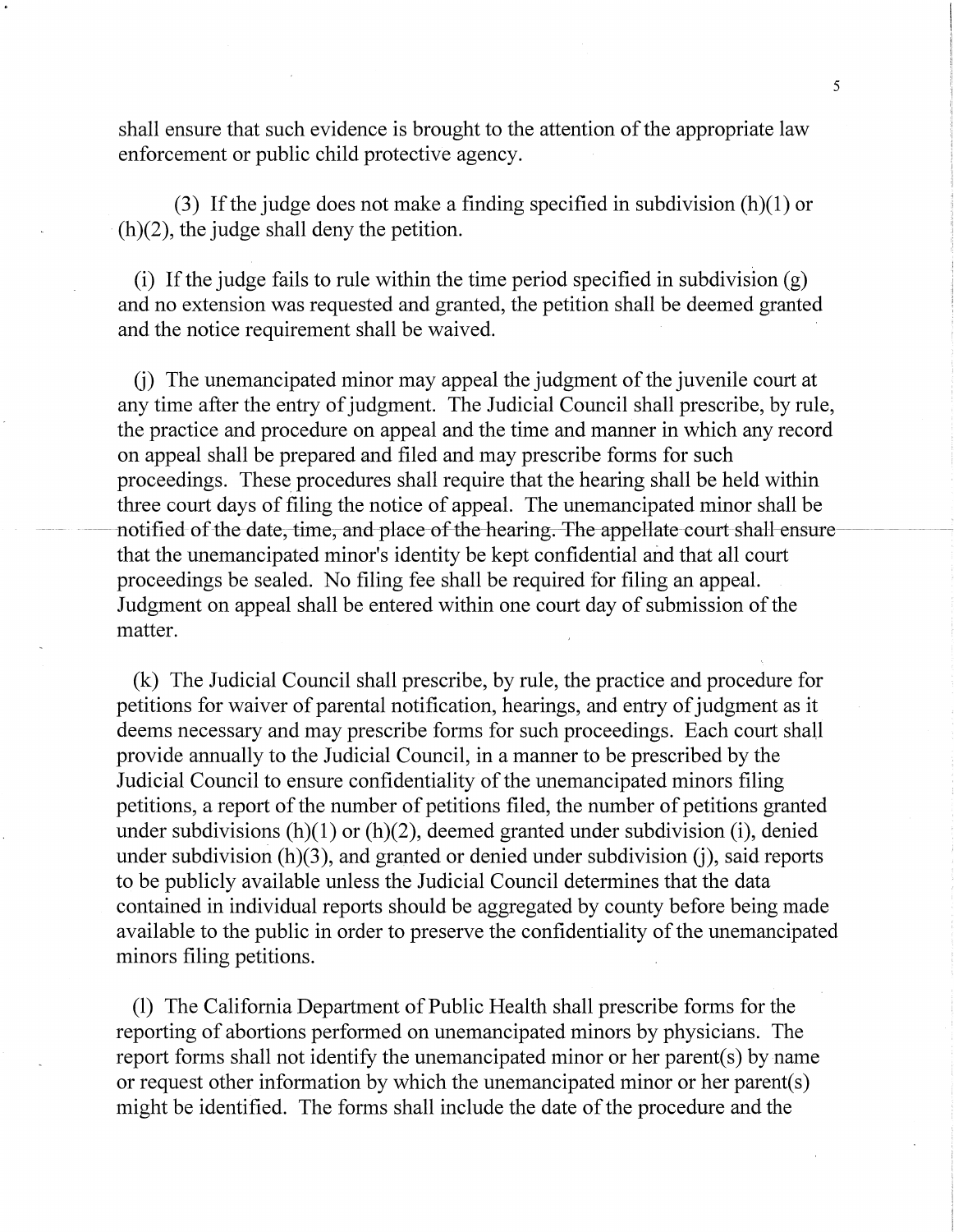unemancipated minor's month and year of birth, the duration of the pregnancy, the type of abortion procedure, the numbers of the unemancipated minor's previous abortions and deliveries if known, and the facility where the abortion was performed. The forms shall also indicate whether the abortion was performed pursuant to subdivision (c); or (d); or (e); or (f); or (h), (i), or (j).

(m) The physician who performs an abortion on an unemancipated minor shall within one month file a dated and signed report concerning that abortion with the California Department of Public Health on forms prescribed pursuant to subdivision (1). The identity of the physician shall be kept confidential and shall not be subject to disclosure under the California Public Records Act.

(n) No claim shall be paid by the Medi-Cal program or any other program paid for or subsidized by the State of California for any medical services relating to provision of abortion on a minor under the age of 18 at the time of the abortion unless the claim for payment is accompanied by  $(1)$  a copy of the report filed with the California-Department of Public-Health-pursuant-to-subsection  $(m)$ , or  $(2)$  proof that the minor was not unemancipated.

(o) The California Department of Public Health shall compile an annual statistical report from the information specified in subdivision (1). The annual report shall not include the identity of any physician who filed a report as required by subdivision (m). The compilation shall include statistical information on the numbers of abortions by month and by county where performed, the minors' ages, the duration of the pregnancies, the types of abortion procedures, the numbers of prior abortions or deliveries where known, and the numbers of abortions performed pursuant to each of subdivision (c); or (d); or (e); or (f); or (h), (i), or (j). The annual statistical report shall be made available to county public health officials, members of the legislature, the governor, and the public.

(p) Any person who performs an abortion on an unemancipated minor and in so doing knowingly or negligently fails to comply with the provisions of this Section shall be liable for damages in a civil action brought by the unemancipated minor, her legal representative, or by a parent wrongfully denied notification. The time for commencement of the action shall be within four years of the date the minor attains majority or four years of the date a parent wrongfully denied notification discovers or reasonably should have discovered the failure to comply with this Section, whichever period expires later, provided, however, that no action may be commenced more than twelve years after the abortion occurred. A person shall not be liable under this Section if the person establishes by written or documentary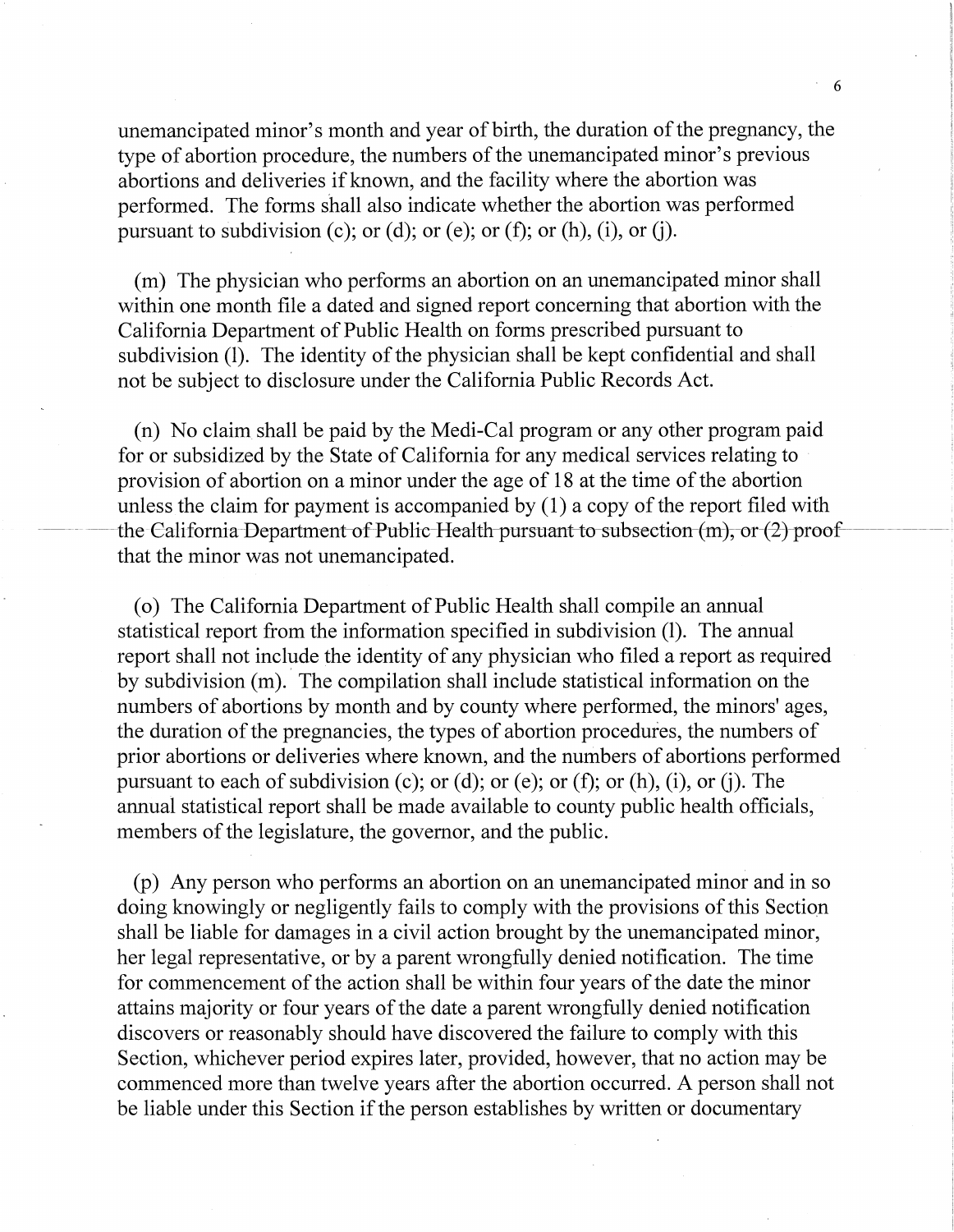evidence that the person relied upon evidence sufficient to convince a careful and prudent person that the representations of the unemancipated minor or other persons regarding information necessary to comply with this Section were bona fide and true. At any time prior to the rendering of a final judgment in an action brought under this subdivision, the plaintiff may elect to recover, in lieu of actual damages, an award of statutory damages in the amount of \$10,000. In addition to any damages awarded under this subdivision, the plaintiff shall be entitled to an award of reasonable attorney fees. Nothing in this Section shall abrogate, limit, or restrict the common law rights of parents, or any right to relief under any theory of liability that any person or any state or local agency may have under any statute or common law for any injury or damage, including any legal, equitable, or administrative remedy under federal or state law, against any party, with respect to injury to an unemancipated minor from an abortion.

( q) Other than an unemancipated minor who is the patient of a physician, or other than the physician or the physician's agent, any person who knowingly provides false information to a physician-or a-physician's agent-for-the-purpose-ofinducing the physician or the physician's agent to believe that pursuant to this Section notice has been or will be delivered to a parent, or that a waiver of notice has been obtained, or that an unemancipated minor is the victim of physical or sexual abuse, or that an unemancipated minor patient is not an unemancipated minor, is guilty of a misdemeanor punishable by a fine of up to \$10,000.

(r) Notwithstanding any notice or waivers of notice, except where the particular circumstances of a medical emergency or her own lack of legal mental capacity precludes obtaining her informed consent, a physician shall not perform or induce an abortion upon an unemancipated minor except with the informed consent of the unemancipated minor herself.

(s) Notwithstanding any notice or waivers of notice, an unemancipated minor who is being coerced by any person through force, threat of force, or threatened or actual deprivation of food or shelter to consent to undergo an abortion may apply to the juvenile court for relief. The court shall give the matter expedited consideration and grant such relief as may be necessary to prevent such coercion.

( t) This Section shall not take effect until 90 days after the election in which it is approved. The Judicial Council shall, within these 90 days, prescribe the rules, practices, and procedures and prepare and make available any forms it may prescribe as provided in subdivision (k). The California Department of Public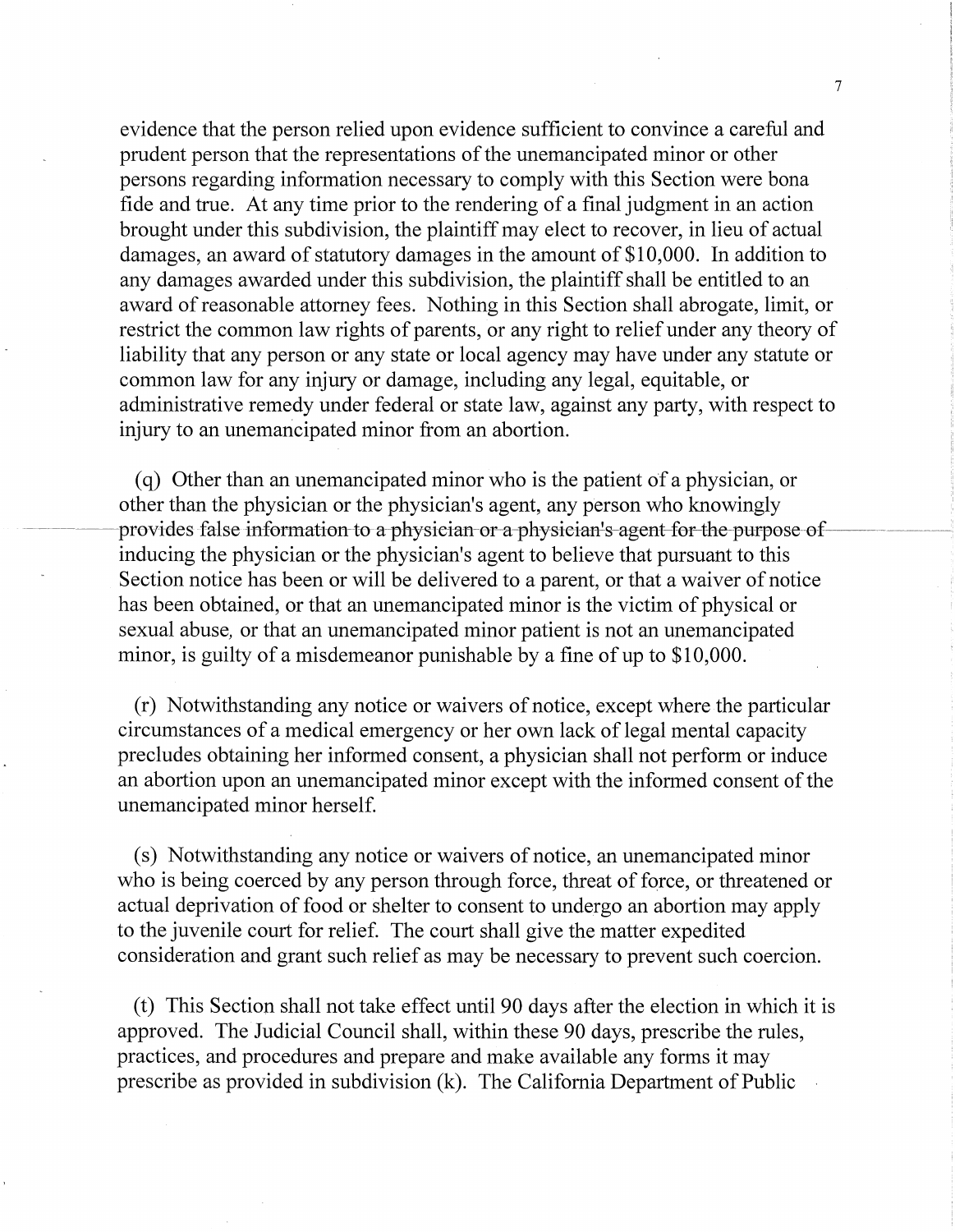Health shall, within these 90 days, prepare and make available the forms prescribed in subdivisions (c), (d), and (1).

(u) Notwithstanding any other provision of this Constitution or law to the contrary, the following persons, given priority in the order named, shall be authorized to defend the provisions of this Section approved by voters in any court of law: any official proponent of this Initiative, his or her designee, and any elector at the time this Initiative was approved by the voters. These same persons, given priority in the order named, shall have standing to petition for a writ of mandate compelling the Judicial Council or the California Department of Public Health or other state agencies to perform the functions assigned to them under this Section or necessary for the implementation of this Section.

( v) If any one or more provision, subdivision, sentence, clause, phrase or word of this Section or the application thereof to any person or circumstance is found to be unconstitutional or invalid, the same is hereby declared to be severable and the -balanee-of this-Section-shall-remain-effective-notwithstanding-suchunconstitutionality or invalidity. Each provision, subdivision, sentence, clause, phrase or word of this Section would have been approved by voters irrespective of the fact that any one or more provision, subdivision, sentence, clause, phrase, or word might be declared unconstitutional or invalid.

(x) Except for the rights, duties, privileges, conditions, and limitations specifically provided for in this Section, nothing in this Section shall be construed to grant, secure, or deny any other rights, duties, privileges, conditions, and limitations relating to abortion or the funding thereof.